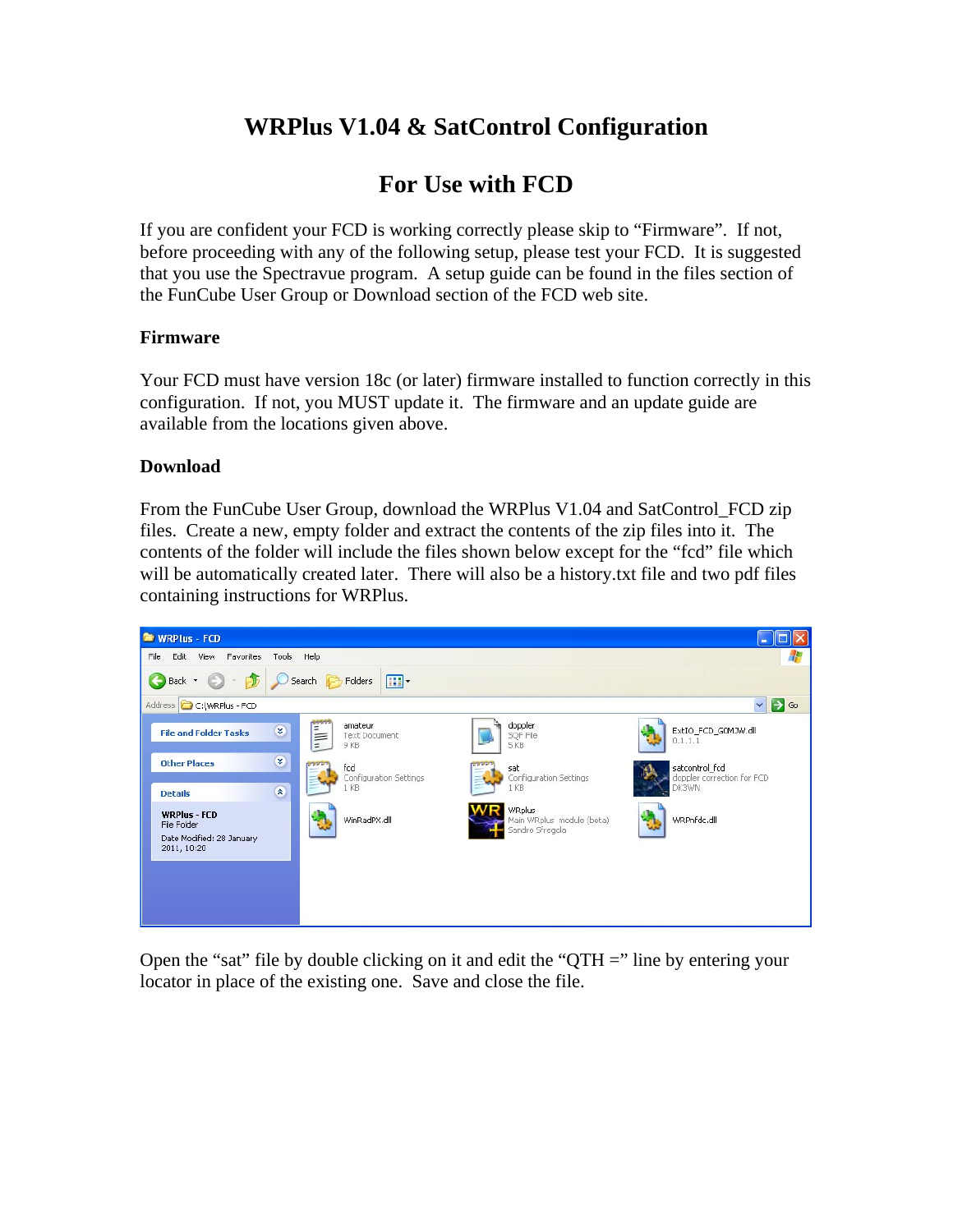This step is only necessary if you want to control the FCD frequency manually via WRPlus otherwise skip this step.

From your folder run WRPlus and click on "Show Options" at the top left, then "Select Input". You should see the boxes shown below.

| <b>ShowOptions</b>                         |            | <b>Select Sound Card   Select Sample Rate</b> |       |
|--------------------------------------------|------------|-----------------------------------------------|-------|
| Gain                                       |            | Contrast                                      |       |
| Select Input                               | WAV file   |                                               |       |
| Palette type                               | Sound Card | ■ FCD - G0MJW Control                         |       |
| Window type                                |            | Open Input Mixer                              |       |
| ✔ Lock Volume                              |            |                                               |       |
| $\boldsymbol{\mathsf{v}}$ Look - ahead AGC |            |                                               |       |
| High Process Priority                      |            |                                               |       |
| Normal Process Priority                    |            |                                               |       |
| WMME 16 bit drivers                        |            |                                               |       |
| ASIO 24 bit drivers                        |            |                                               |       |
| Mode                                       |            |                                               |       |
| Swap I and Q channels                      | 99570      |                                               | 99580 |
| Channel Skew Calibration                   |            |                                               |       |
| Show Status                                |            |                                               |       |
| Reset Default Settings                     |            |                                               |       |
| -50<br>-60                                 |            |                                               |       |

Select "FCD – G0MJW Control" by clicking on it, the black dot shows it's selected and the following box should appear on the screen. The numbers in the "Frequency", "IF" and "Error" boxes may differ but the information displayed should be similar.

| Frequency (MHz) IF (kHz)<br>Error (ppm)<br>Vendor ID 1240<br>Product ID 64342<br>99.6<br>$-100$<br>lО<br>Serial Number 1033<br>≡<br>Manufacturer Hanlincrest Ltd.<br>Save Settings<br>Product FUNcube Dongle V1.0 | FCD Control - GOMJW |                         |  |
|-------------------------------------------------------------------------------------------------------------------------------------------------------------------------------------------------------------------|---------------------|-------------------------|--|
|                                                                                                                                                                                                                   |                     |                         |  |
|                                                                                                                                                                                                                   |                     | FCD in Application mode |  |

Click on "Save Settings" to automatically create the "fcd" file mentioned previously.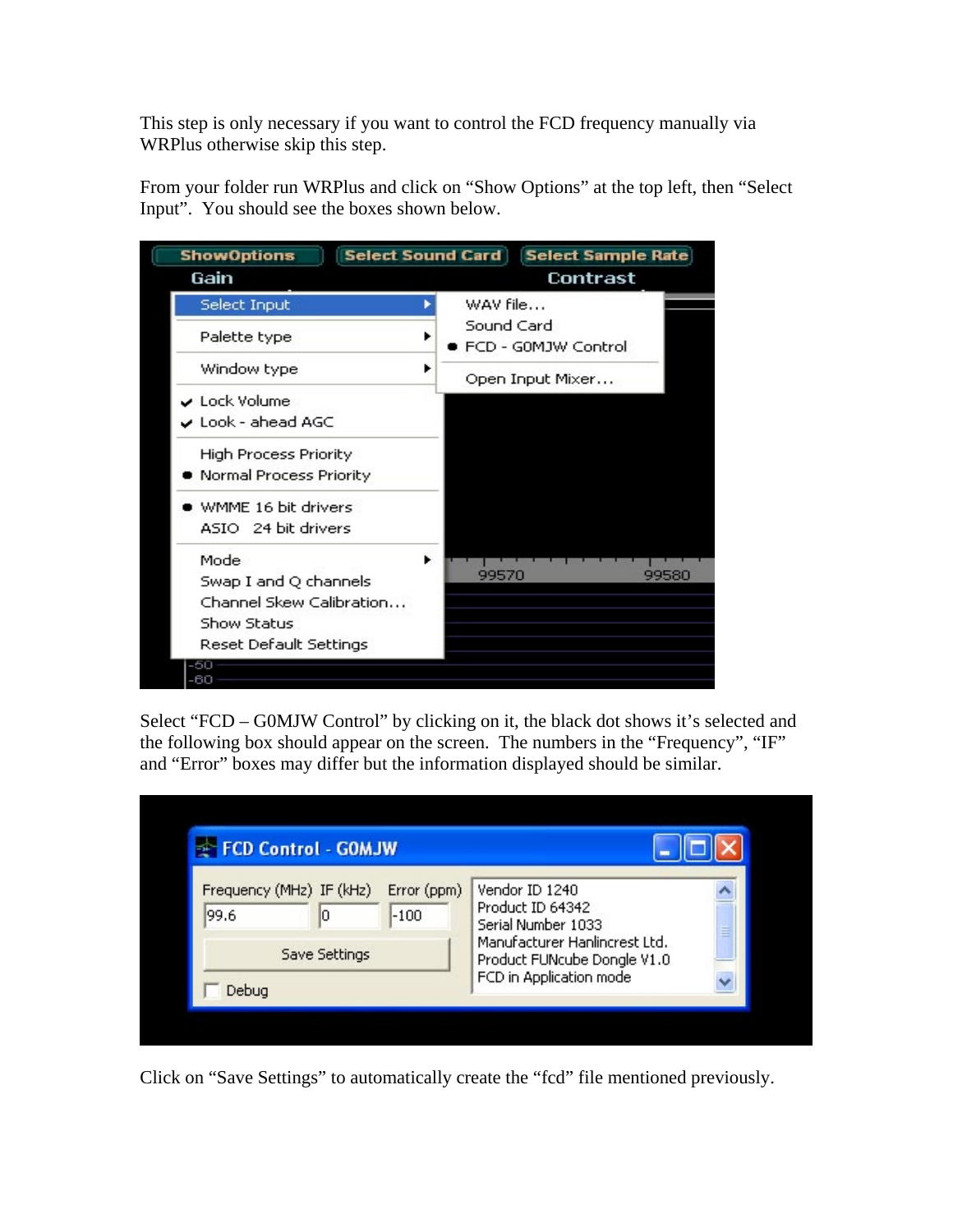# **Start here if you skipped the previous step**

Click on "Select Sound Card", the box shown below will open.

| Virtual Cable 1<br>SigmaTel Audio<br>FUNcube Dongle V1.0      |  |
|---------------------------------------------------------------|--|
|                                                               |  |
|                                                               |  |
|                                                               |  |
|                                                               |  |
| <b>Output Sound Card</b><br>SigmaTel Audio<br>Virtual Cable 1 |  |
|                                                               |  |
|                                                               |  |
|                                                               |  |

The content may not be identical but FUNcube Dongle V1.0 will appear in the top section and the bottom section will show your system sound card. Select these two items and click OK.

Click on "Select Sample Rate". The following menu will be seen.

| d    | <b>Select Sample Rate</b> |                |
|------|---------------------------|----------------|
|      |                           | Sampling rates |
|      | Input                     | Output         |
|      | 8000                      | 8000           |
|      | 11025                     | 11025          |
|      | 16000                     | 12000          |
|      | 22050                     | 24000          |
|      | 24000                     | 48000          |
|      | 32000                     |                |
|      | 44100                     |                |
|      | 48000                     |                |
|      | 88200                     |                |
| 9957 | 96000                     |                |
|      | 176400                    |                |
|      | 192000                    | Close          |
|      |                           |                |

Make the selections as shown and click on "Close". That completes the setup of WRPlus.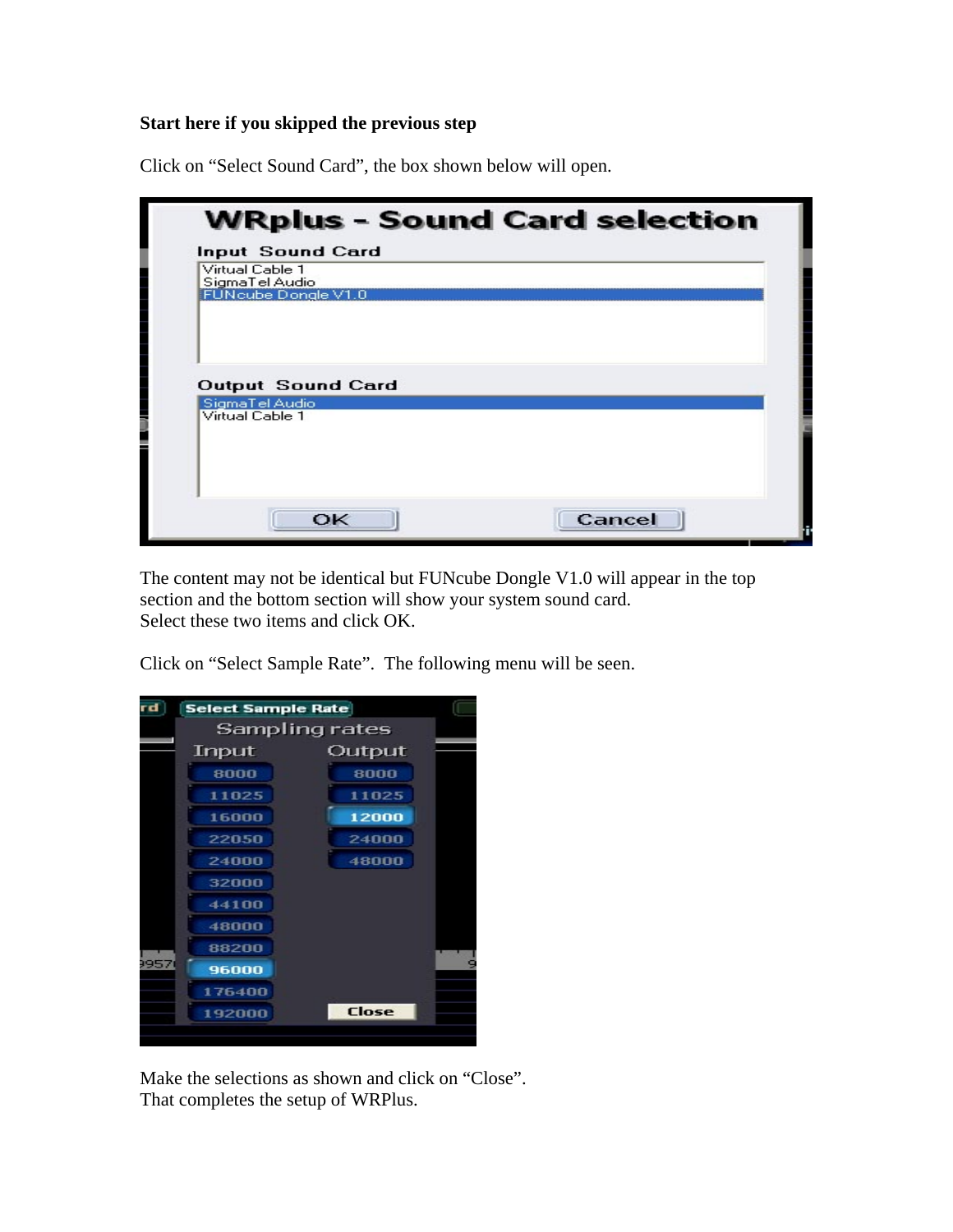| From your folder run "satcontrol_fcd", the following window will open. |  |  |  |  |  |
|------------------------------------------------------------------------|--|--|--|--|--|
|------------------------------------------------------------------------|--|--|--|--|--|

|                               | <sup>2</sup> Doppler Correction for FCD                                                                              |                                           |                                                        |                      |        |                                                                                                                              |                        |                        |
|-------------------------------|----------------------------------------------------------------------------------------------------------------------|-------------------------------------------|--------------------------------------------------------|----------------------|--------|------------------------------------------------------------------------------------------------------------------------------|------------------------|------------------------|
| File CAT Info                 |                                                                                                                      |                                           |                                                        |                      |        |                                                                                                                              |                        |                        |
| <b>28 January 2011</b>        |                                                                                                                      |                                           | Time to LOS: 00:03:50                                  |                      |        | <b>FAST1</b>                                                                                                                 |                        |                        |
|                               | 22:02:22 UTC                                                                                                         |                                           | 1 90025U 0                                             |                      |        | 11007.41764511 +.00000081 +00000-0 +19639-4 0 00479<br>2 90025 071.9722 033.6811 0018738 223.8131 136.1515 14.76382544007132 |                        |                        |
| -Satellite                    |                                                                                                                      |                                           |                                                        | Frequency            |        |                                                                                                                              |                        | connect FUNcube dongle |
| Azimut<br>Elevation<br>Height | 47.51 *<br>8.48 *<br>635.883 km                                                                                      | Loss<br>Doppler shift                     | 99.10 dB<br>$-2340.72$ Hz                              |                      |        | 437342.630                                                                                                                   |                        |                        |
| Sat Long<br>Sat Lat           | 34.89 * (34 * 53" 17")<br>59.15 'N [59' 09" 04']                                                                     | Sun Angle<br><b>Illumination</b><br>Info. | $-48.03$ *<br>0.0 <sup>2</sup><br>satellite in eclipse | $\blacktriangleleft$ |        |                                                                                                                              |                        |                        |
| Distance                      | 1976.335 km                                                                                                          |                                           |                                                        | $+1000$              | $+100$ | $+10$                                                                                                                        | corrected center freg: | 437345.000             |
| Epoche<br>Orbit #             | 028.91831019<br>1030                                                                                                 | MA-Value                                  | 207 (291.83 *)<br>TLE's are 21.5 days old              | $-1000$              | $-100$ | offset (KHz): 0.00<br>$-10$<br><b>FM</b>                                                                                     |                        | reset                  |
| next 24 hours                 |                                                                                                                      |                                           | JN49LR                                                 | Flevation            |        |                                                                                                                              |                        | 4.6 min                |
|                               | 28.01.2011 22:02 (Az 049°) -> 22:06 (Az 083°) maxEl: 08°                                                             |                                           |                                                        | 90°                  |        |                                                                                                                              |                        |                        |
|                               | 28.01.2011 23:35 (Az 337°) -> 23:49 (Az 134°) maxEl: 37°                                                             |                                           |                                                        | an"                  |        |                                                                                                                              |                        |                        |
|                               | 29.01.2011 01:15 (Az 323") -> 01:28 (Az 181") maxEl: 29"                                                             |                                           |                                                        | 70°                  |        |                                                                                                                              |                        |                        |
|                               | 29.01.2011 02:58 (Az 280°) -> 03:01 (Az 254°) maxEl: 00°<br>29.01.2011 13:54 (Az 160°) -> 14:06 (Az 037°) maxEl: 18° |                                           |                                                        | 60°                  |        |                                                                                                                              |                        |                        |
|                               | 29.01.2011 15:32 (Az 215°) -> 15:46 (Az 026°) maxEl: 58°                                                             |                                           |                                                        | 50°                  |        |                                                                                                                              |                        |                        |
|                               | 29.01.2011 17:14 (Az 269°) -> 17:25 (Az 019°) maxEl: 13°                                                             |                                           |                                                        | $40^\circ$           |        |                                                                                                                              |                        |                        |
|                               | 29.01.2011 18:58 (Az 319") -> 19:05 (Az 022") maxEl: 03"                                                             |                                           |                                                        | 30°                  |        |                                                                                                                              |                        |                        |
|                               | 29.01.2011 20:40 (Az 342") -> 20:48 (Az 053") maxEl: 04"                                                             |                                           |                                                        | W.                   |        |                                                                                                                              |                        |                        |
|                               |                                                                                                                      |                                           |                                                        |                      |        |                                                                                                                              |                        |                        |
|                               |                                                                                                                      |                                           |                                                        |                      |        |                                                                                                                              |                        |                        |
|                               | 28/01/2011 22:01:36: synced date (GMT):<br>28/01/2011 22:01:36; system clock synchronised succesfully                | 28/01/2011 22:01:36                       |                                                        |                      |        |                                                                                                                              |                        |                        |

The content will differ but the system clock should show synchronised as can be seen on the bottom line of the image above. You should see the frequency and various other content changing.

Above the main frequency display is a check box "connect FUNcube dongle". Selecting it will open this box and connect to your FCD.

| <b>EXT FCD Control - GOMJW</b>               |                       |                                                              |   |
|----------------------------------------------|-----------------------|--------------------------------------------------------------|---|
| Frequency (MHz) IF (kHz)<br>437.338256<br>10 | Error (ppm)<br>$-100$ | Vendor ID 1240<br>Product ID 64342<br>Serial Number 1033     | ≡ |
| Save Settings                                |                       | Manufacturer Hanlincrest Ltd.<br>Product FUNcube Dongle V1.0 |   |
| Debug                                        |                       | FCD in Application mode                                      |   |

Content will be similar to that shown. The frequency will be tracking that seen in your Satcontrol window and is the centre frequency of your FCD.